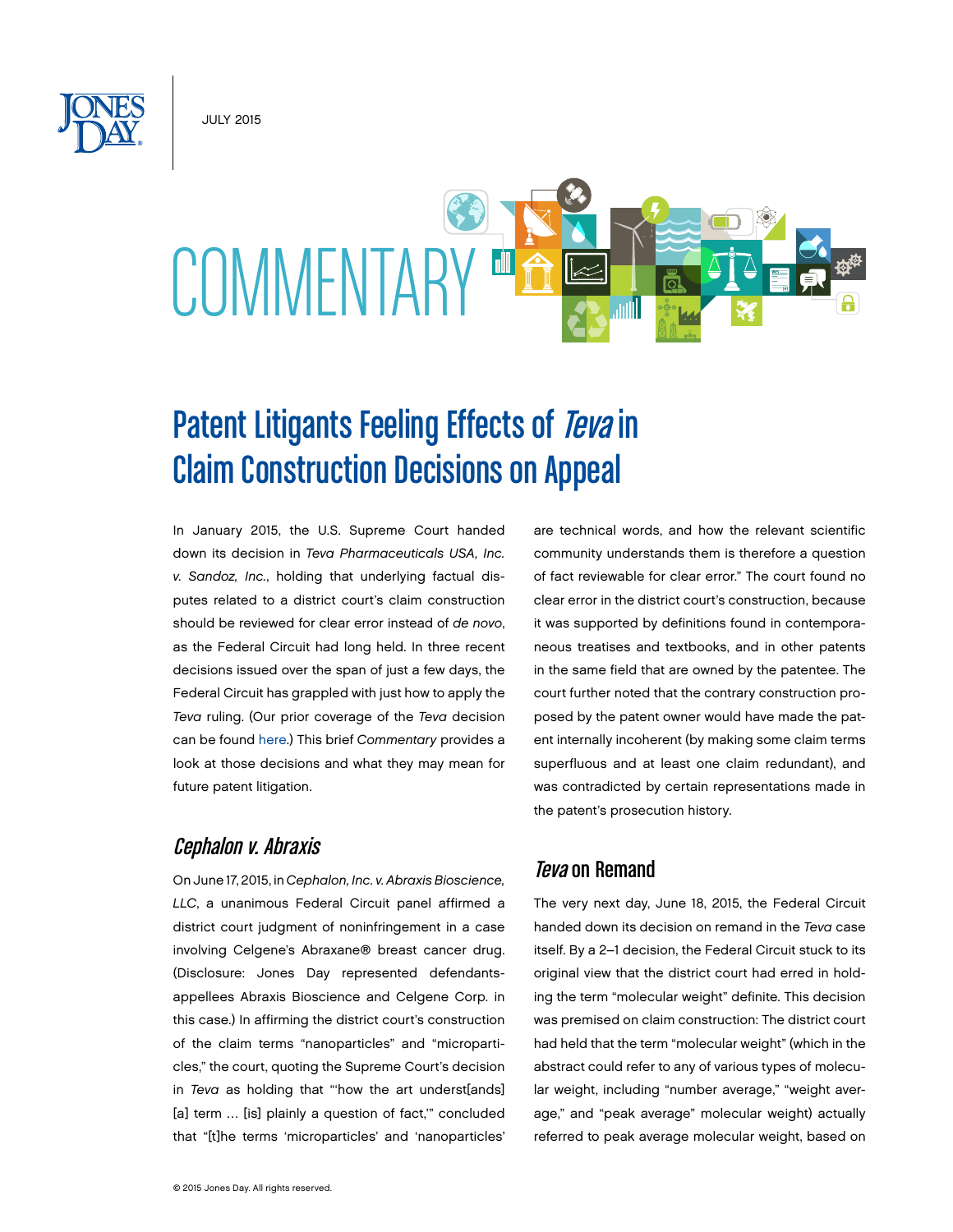expert testimony that peak-average molecular weight was the only kind of molecular weight that could be obtained from the size-exclusion-chromatography data (a chromatogram and calibration curve) set forth in the patent's Example 1.

The Federal Circuit agreed that the term "molecular weight" does "not have a plain meaning to one of skill in the art." And the majority upheld, as not clearly erroneous, "[t]he district court's determination about how a skilled artisan would understand the way in which [size-exclusion-chromatography] generated chromatogram data reflects molecular weight." But the court said that it did not follow that the meaning of "molecular weight," as used in the claims, had to accord with this not-clearly-erroneous finding. The problem, according to the majority, was that a correct claim construction has to be one that a skilled artisan would give to the claim term—in the words of the Supreme Court's decision in *Teva*—"in the context of the specific patent claim under review." As the majority explained, "accepting these fact findings does not, as Teva suggests, mean that there now exists a presumption regarding the meaning of the claim term in the art in general or in the context of this patent."

The context of the patent, including the prosecution history, highlighted the problem. Even though a skilled artisan might understand the meaning of "molecular weight" to be "peak average molecular weight" based on the data provided in Example 1, the patentee had also said, during prosecution of the patent (to overcome an examiner's rejection for indefiniteness), that "molecular weight" meant "weight average molecular weight." And this, the majority concluded, meant that "there is not reasonable certainty that molecular weight should be measured using [peak average molecular weight]."

The majority was not willing to let the "weight average" representation in the intrinsic record be overcome by expert testimony or factual findings that this statement was scientifically erroneous. In the majority's view, it is the court's job, as a matter of law, to determine whether a proffered construction is consistent with the context provided by the entire patent, such that the document is internally coherent: "A party cannot transform into a factual matter the internal coherence and context assessment of the patent simply by having an expert

offer an opinion on it." Thus, the majority held that the district court's not-clearly-erroneous findings still could not compensate for the absence of reasonable certainty in the intrinsic record, and the claim was indefinite.

Senior Judge Mayer, who has historically urged deferential review of district courts' claim constructions, dissented. He would have found the claim term definite based on the district court's factual findings, giving those findings considerable deference in light of the evidence and testimony reviewed by the district court.

# **Lighting Ballast on Remand**

The final case—*Lighting Ballast Control LLC v. Philips Electronics North America Corp.*, decided on June 23, 2015 was, like *Teva*, also on remand from the Supreme Court, and also involved claim construction in the context of the definiteness requirement. Previously in *Lighting Ballast*, the Federal Circuit, acting *en banc*, had confirmed its view that the entirety of claim construction is reviewed *de novo*. Barely a month after the Federal Circuit's *en banc* decision in *Lighting Ballast*, the Supreme Court granted review in *Teva* on the same question of appellate deference, eventually reaching a different holding than did the *en banc Lighting Ballast* court. The Supreme Court then granted the pending petition in *Lighting Ballast*, vacated the Federal Circuit's prior judgment and remanded the case to the Federal Circuit for further consideration in light of *Teva*.

On remand, the unanimous Federal Circuit panel departed from its original (and also unanimous) decision that the claim was indefinite—and the district court's factual findings made all the difference. In its new opinion, applying clear-error review to the district court's factual findings, the panel explained that the district court did not err in relying on extrinsic evidence (expert testimony) to find the claims definite because those findings and extrinsic evidence were not used to contradict any unambiguous meaning in the intrinsic record. Rather, the extrinsic evidence explained how one of skill in the art would understand that record. The appellate court thus deferred to the district court's findings and upheld the definiteness of the claims.